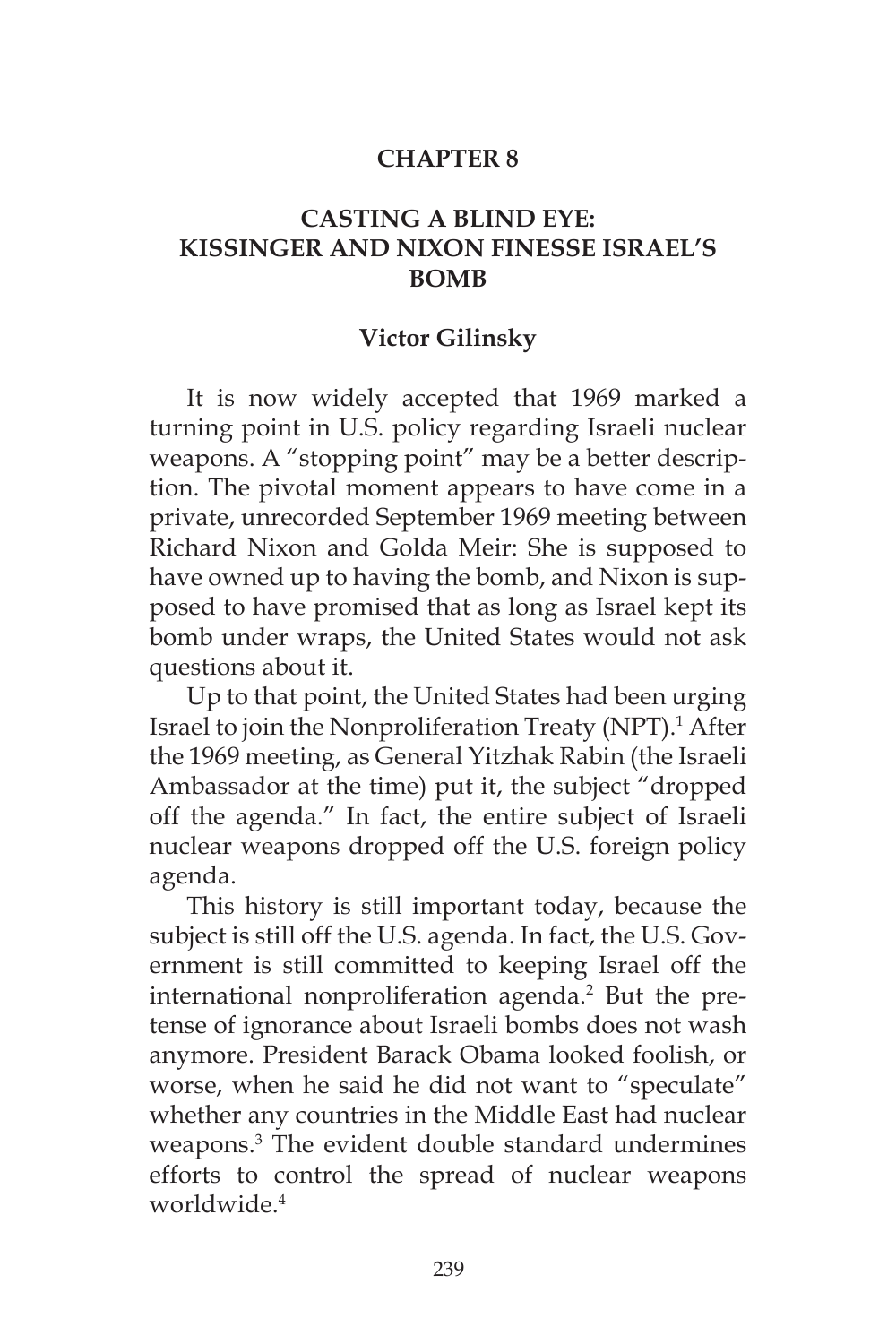It is useful, therefore, to try to understand the 1969 origins of the current approach toward Israeli nuclear weapons and to inquire about the continuing validity of U.S. promises at the time. We have more material to work with, since the Nixon Library released a few years ago many Nixon-era White House documents related to Israeli nuclear weapons, including recommendations to the President from his national security advisor, Henry Kissinger. The released documents some of them formerly Top Secret—provide a fascinating glimpse into the White House policy reviews before the critical meeting with Meir.

The story has now been told in some detail, most recently by Avner Cohen, who used the 1969 Nixon-Meir meeting as the point of departure for his critique of Israel's policy of "opacity," or total secrecy about its bomb.5 What strikes me about this, and other accounts of the 1969 U.S. policy shift, is that, however interesting they are, these accounts are focused mainly on the Israeli side of the interaction. From my own brief look at the documents, there is rather more to the story of interest from the U.S. point of view.

Let me sketch some points that strike me about: (1) the Kissinger-directed White House policy analyses and recommendations; (2) Nixon's own handling of the Israeli nuclear issue; and, (3) the current weight of Nixon's promises to Meir, including any promise to shield Israel from the NPT.

#### **NIXON SUBMITS NPT FOR APPROVAL**

It was President Nixon, by the way, who ratified U.S. membership in the NPT after President Lyndon Johnson had negotiated it and signed it. Nixon had no particular attachment to the Treaty—it does not even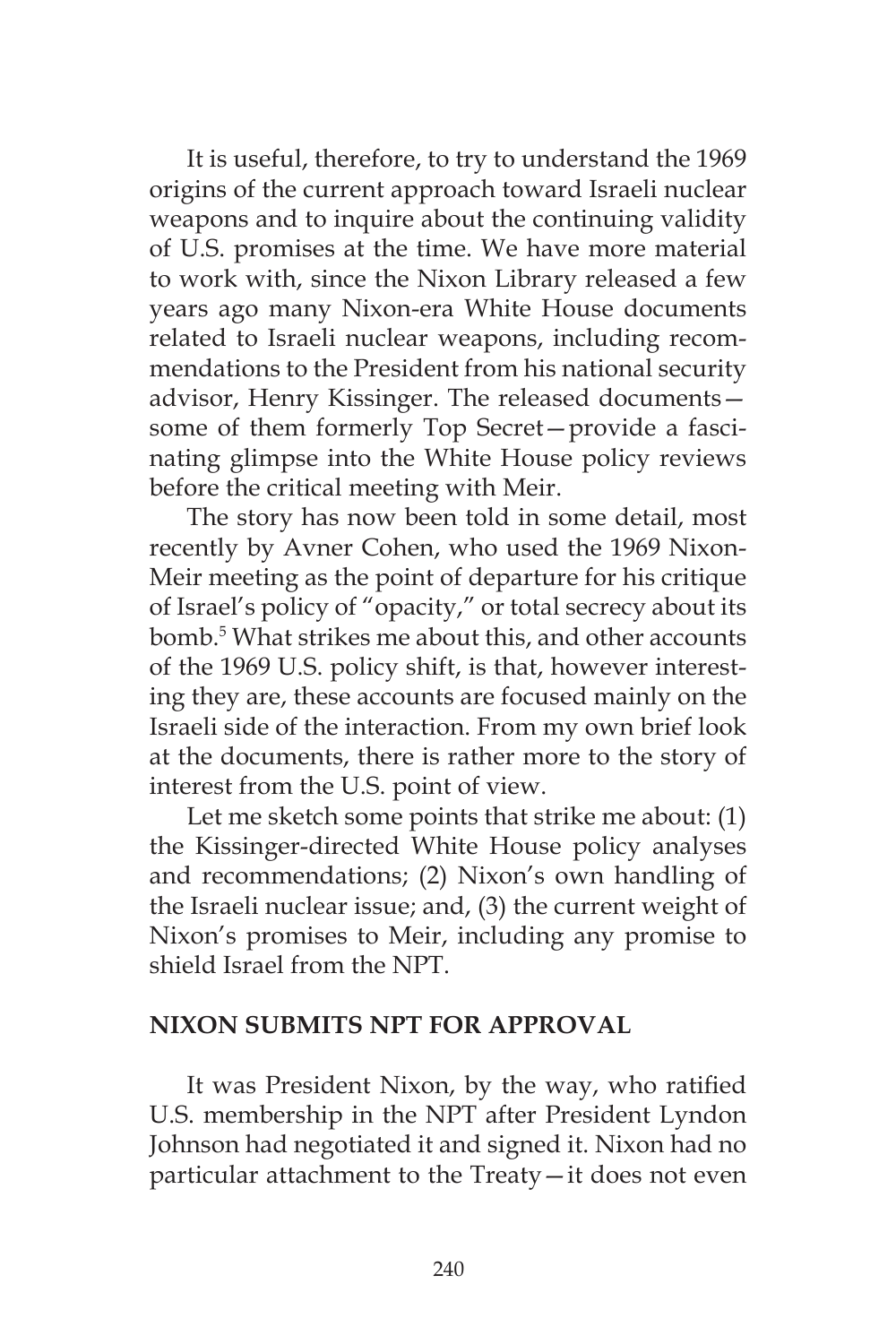rate a mention in his memoirs—and neither did Kissinger.6 Still, Nixon submitted the NPT to the Senate soon after he entered office, and received its approval in March 1969. Apparently Nixon was persuaded the United States did not thereby give up any freedom of action. In any case, he had no intention of pressing other countries to adhere to it.<sup>7</sup>

However little Nixon thought of the NPT, other senior officials did take it seriously, and the ratified Treaty formed part of the backdrop to dealing with Israel's rapidly evolving nuclear weapons project. Since Israel was not one of the NPT-authorized five nuclear powers, the confrontation with Israel was to be the first test of the universality of the new Treaty.

# **DECISION ON** *PHANTOM II* **AIRCRAFT LEFT FROM THE JOHNSON ADMINISTRATION**

The immediate nuclear-related Israeli question Kissinger had to address actually had to do with conventional arms—whether to permit delivery of 50 F-4 *Phantom* aircraft that Israel had bought in the last days of the Johnson administration. The F-4 was the top fighter-bomber in the world, and the Israelis wanted it badly. The outgoing administration had written into the F-4 contract the possibility of cancellation if it appeared Israel was getting nuclear weapons.

The Defense and State Departments had wanted, as a condition of the F-4 sale, an explicit Israeli pledge not to build nuclear weapons.<sup>8</sup> Israel offered instead its standard declaration that it would "not be the first country to introduce nuclear weapons into the Middle East."9 The U.S. interpretation of this was that not "to introduce" nuclear weapons meant not to obtain them. But Rabin would not agree, nor would he provide an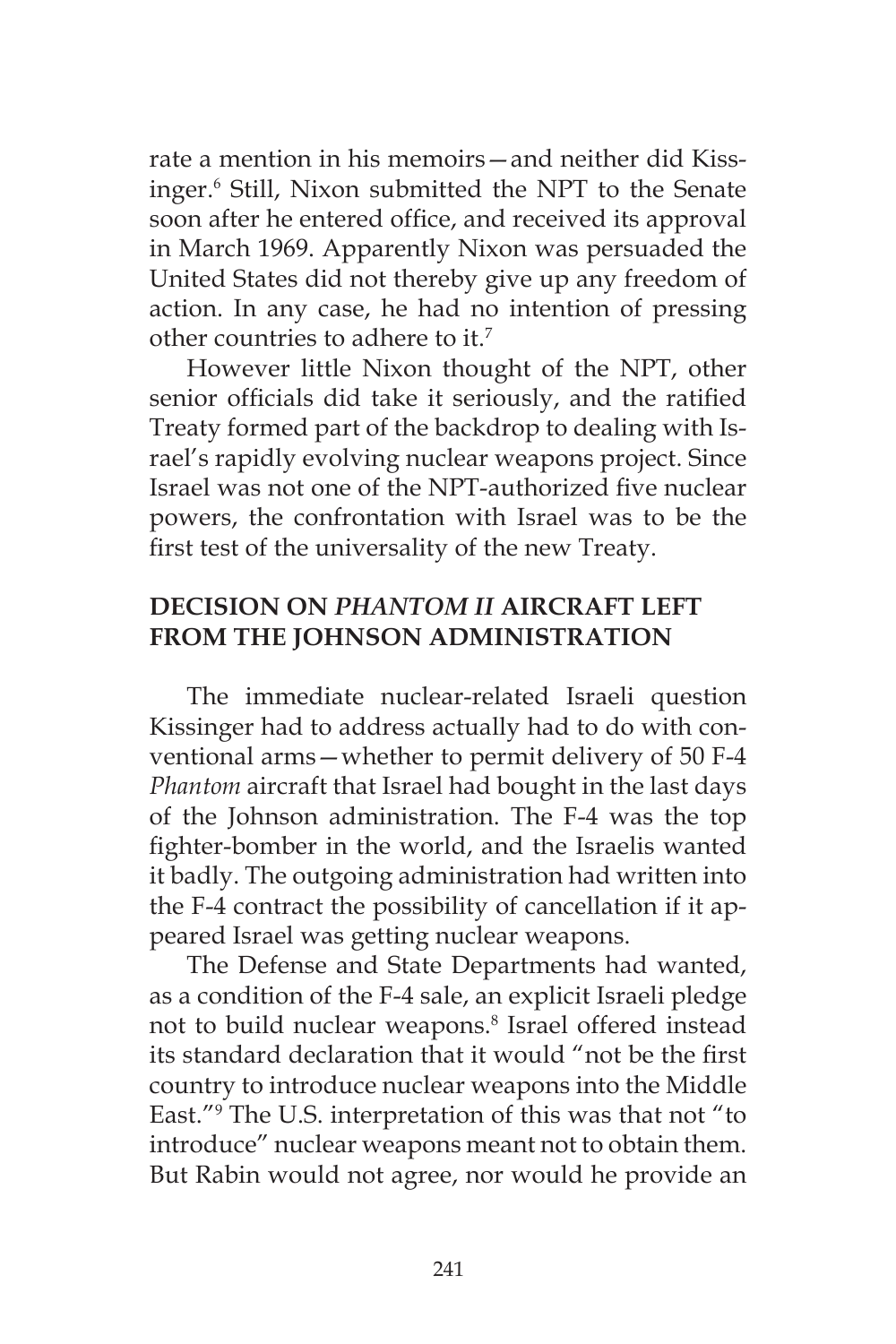alternative definition. When Defense Assistant Secretary Paul Warnke, who was handling the plane sale, asked, "What do you mean by 'introduce'?" Rabin responded with, "What do you mean by 'nuclear weapon'?"10 The discussion went round and round until finally Rabin allowed—and this stuck as the Israeli interpretation—that an *unadvertised and untested* nuclear device would not be a nuclear weapon. This made explicit that Israel's declaration did not exclude physical possession of nuclear weapons.

Warnke would not yield on the F-4 sale, so Rabin found ways to get around the Defense Department.<sup>11</sup> Seventy senators signed a letter to the President supporting the sale. Arthur Goldberg and others spoke directly to President Johnson, who then ordered the Defense Department to approve the F-4 sale without conditions.12 Despite this order, Defense Secretary Clark Clifford permitted Warnke to say in his approval letter to Rabin that the United States retained the option to withhold delivery if Israel was not complying with its pledge not to introduce nuclear weapons as the United States understood it.<sup>13</sup> Since the planes were not yet built, the final decision on their delivery was left to the incoming Nixon administration.

# **KISSINGER LAUNCHES POLICY REVIEW ON ISRAELI NUCLEAR WEAPONS**

To make the new administration's decision more difficult, intelligence indicated the Israeli nuclear weapons project was advancing rapidly, and possibly had already succeeded in producing bombs. (U.S. experts had been visiting Dimona more or less annually since the early 1960s, supposedly to ensure the work there stayed "peaceful," but the Israelis had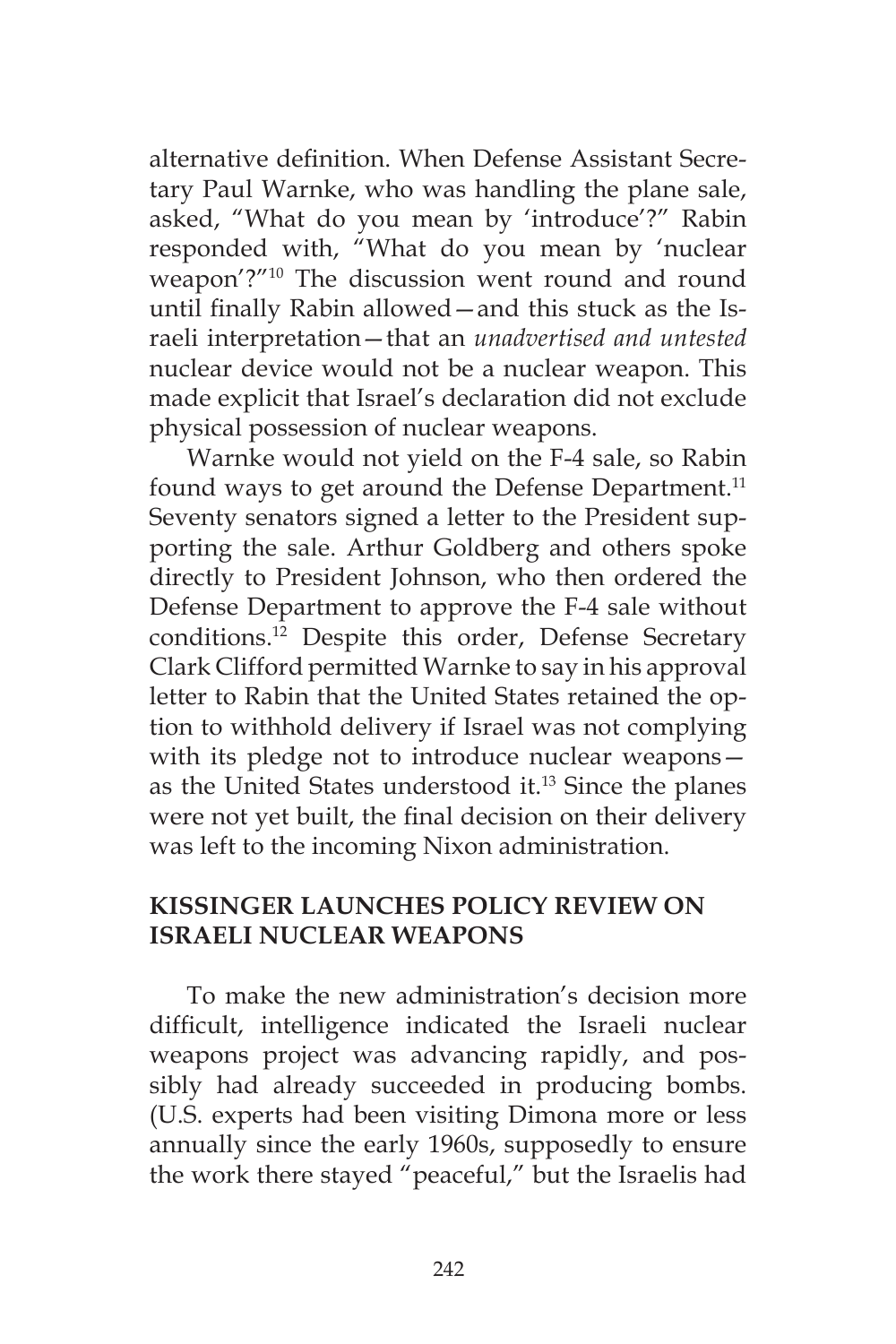easily hoodwinked them.)<sup>14</sup> Israel was also producing Jericho missiles, which because of their low accuracy could only have been intended for carrying nuclear warheads. Additionally, as Kissinger later informed the President, there was "circumstantial evidence that some fissionable material available for Israel's weapons development was illegally obtained from the United States by about 1965."15

It was against this background that Kissinger ran a White House study (NSSM 40) in mid-1969 on responding to Israeli nuclear weapons. The principal participants were the Departments of State and Defense, the Joint Chiefs of Staff, and the Central Intelligence Agency (CIA). They all agreed that Israeli acquisition of nuclear weapons raised the prospect of a more dangerous Middle East and undermined efforts to control proliferation worldwide. They also agreed that a major U.S. effort to stop the Israelis was justified. But they did not agree on what that meant.

In truth, it was too late to stop the manufacture of Israel's first bombs. Any possibility of keeping Israel from going any further depended entirely on the United States—on which Israel depended for advanced weapons—making this a firm condition of the weapons supply. But as the Johnson administration history showed, this condition would not be easy to make stick in the U.S. domestic political environment.

The Defense Department and the Joint Chiefs, as they did under the previous administration, advocated withholding delivery of the F-4 *Phantom* jets to gain an Israeli commitment not to build nuclear weapons or nuclear missiles, or at least not to deploy them. The State Department, on the other hand, wanted to avoid a confrontation with Israel, in part to preserve political capital for Arab-Israeli peace negotiations. It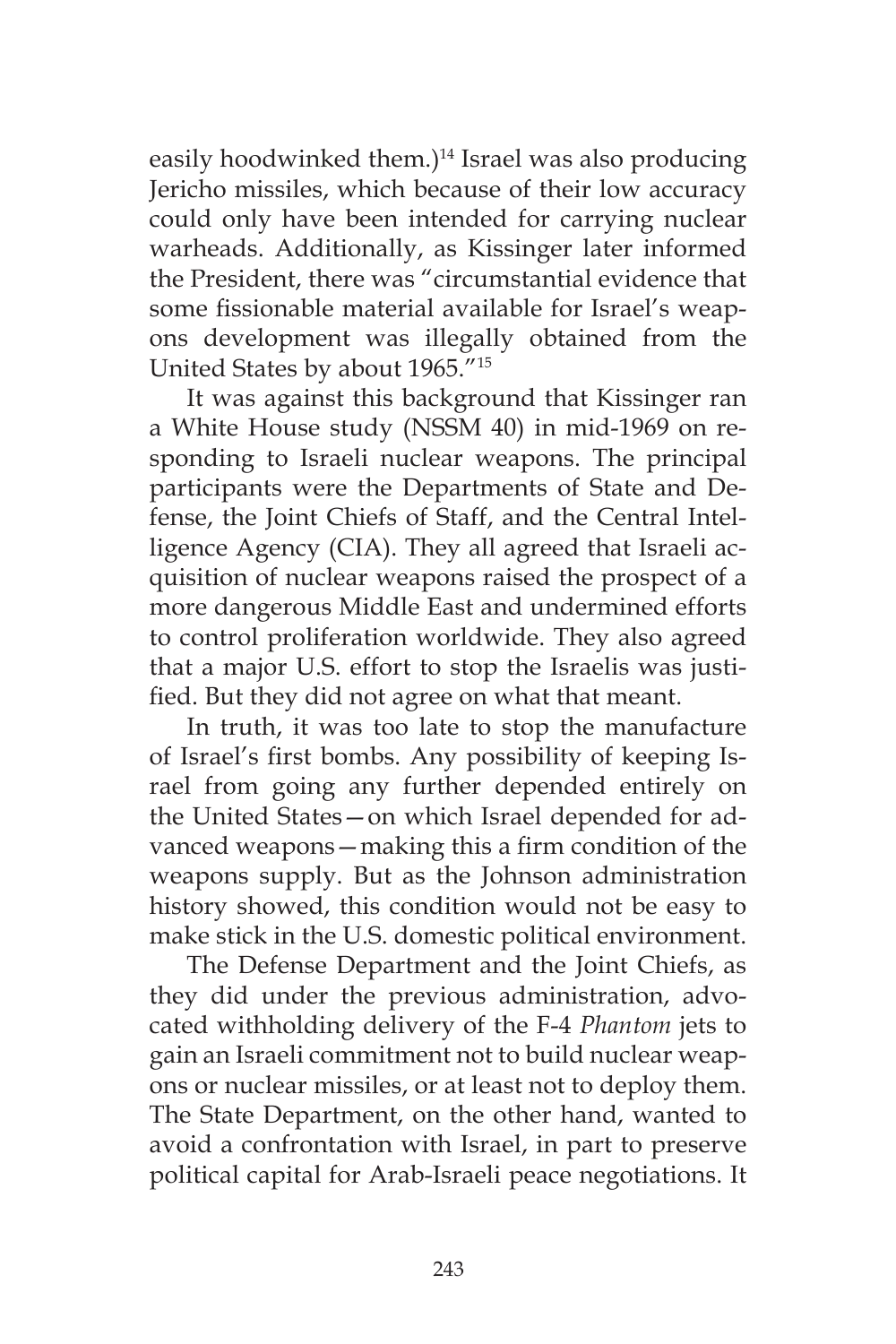advocated keeping weapon sales and nuclear issues on separate tracks, and proposed a series of wellmeaning but ineffectual steps to deal with the nuclear issue.16 The State Department rationalized that there was still time for negotiations over the issue, that the Israelis had still not completed nuclear weapons, and that, in fact, they really only wanted a nuclear option and might stop on their own. If the Israelis did not stop, the State Department advised, we should at least "make a record for ourselves" of having tried to stop them.

In the hope of facilitating Israeli adherence to the NPT, the State Department offered the view that reasonable interpretation of the NPT's Article III would draw the difference between *maintaining* and *exercising* the option to manufacture nuclear explosives. In other words, State was saying that so long as a country had not taken the last step in nuclear weapon manufacture, it could be judged to be in conformance with the Treaty.

In his recommendation to the President on possible Israeli adherence to the NPT, Kissinger went even further in watering down the meaning of the Treaty. He wrote:

The entire group agreed that, at a minimum, *we want Israel to sign the NPT*. This is not because signing will make any difference in Israel's actual nuclear program because *Israel could produce warheads clandestinely*. Israel's signature would, however, give us . . . a way of opening the discussion. It would also publicly commit Israel not to acquire nuclear weapons.

Kissinger apparently believed that the Israelis might actually sign the NPT—a course they pretended to be evaluating—with the thought of still keeping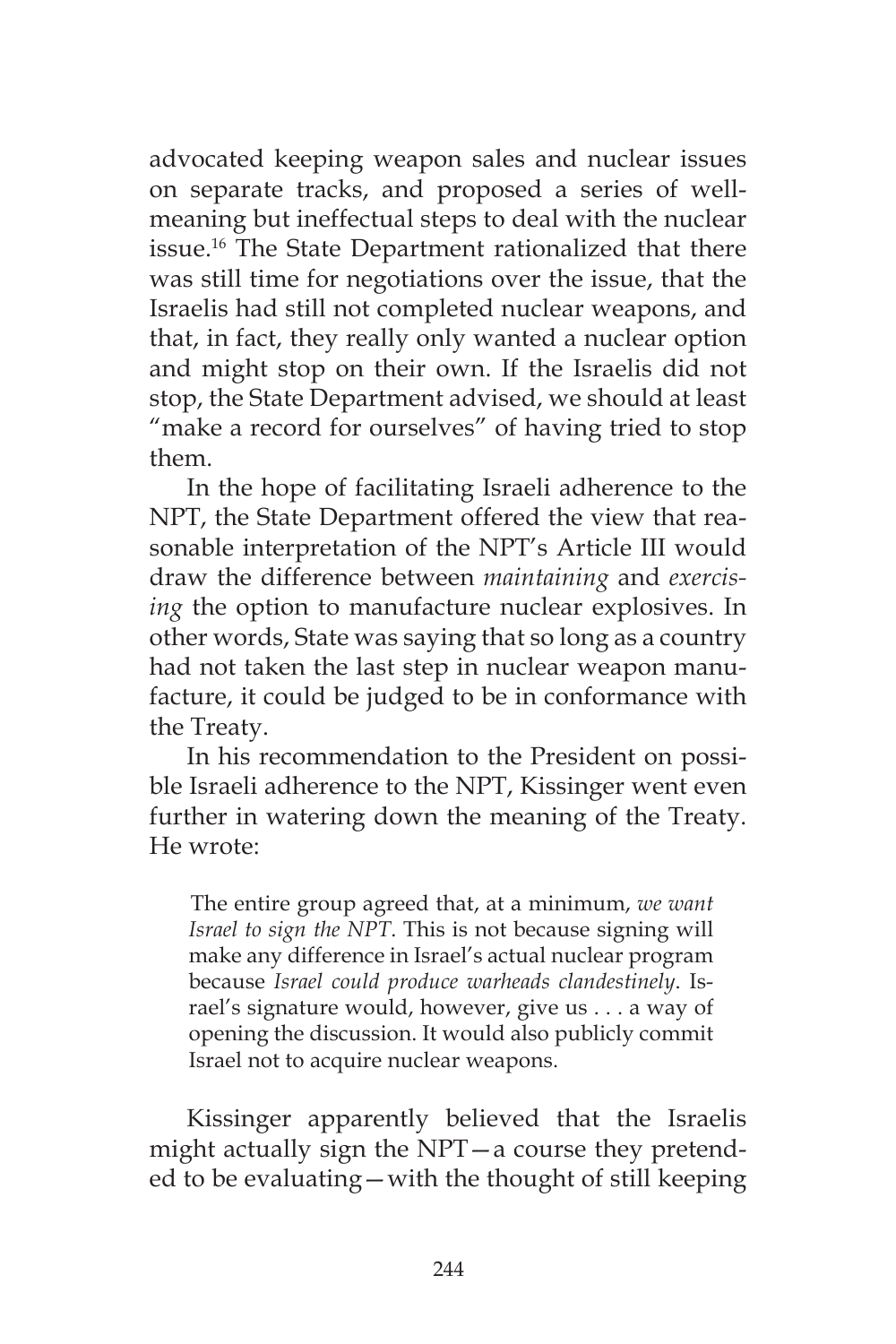clandestine bombs. And he was willing to go along with that arrangement.

In the end, the touchstone of U.S. seriousness about stopping Israel's nuclear weapons program was still a willingness to tie delivery of the F-4 *Phantoms* to the nuclear issue. This Kissinger did not propose to do—it seems, on the basis of Nixon's guidance—although he kept the door open to doing so at a later stage. He concluded that holding the planes back would unleash a fierce political response against the administration from Israel's domestic supporters, and that this was too high a price for the administration to pay to uphold the principle of nonproliferation.<sup>17</sup> Without the leverage of the fighter aircraft deal, however, there was no chance of gaining Israeli agreement on the nuclear issue. The only option left was to see what could be salvaged in terms of appearances.

In writing to the President about what the United States really wanted, Kissinger subtly shifted the ground away from trying to stop the Israelis from accepting their nuclear weapons but trying to: (1) avoid the appearance of U.S. complicity in Israel becoming a nuclear power; and, (2) keep Israel's bomb from leading to Arab pressure on the Soviets to match it. 18 "While we might ideally like to halt Israeli possession," Kissinger wrote, "what we really want at a minimum may be just to keep Israeli possession from becoming an established international fact." In other words, if no one knew that Israel had bombs, that was almost as good as if they didn't exist—and it was a lot cheaper in political capital.

To make this work, both the United States and the Soviet Union had to pretend total ignorance. In the case of the U.S. Government, with its difficulty in keeping secrets, it would be best if the government re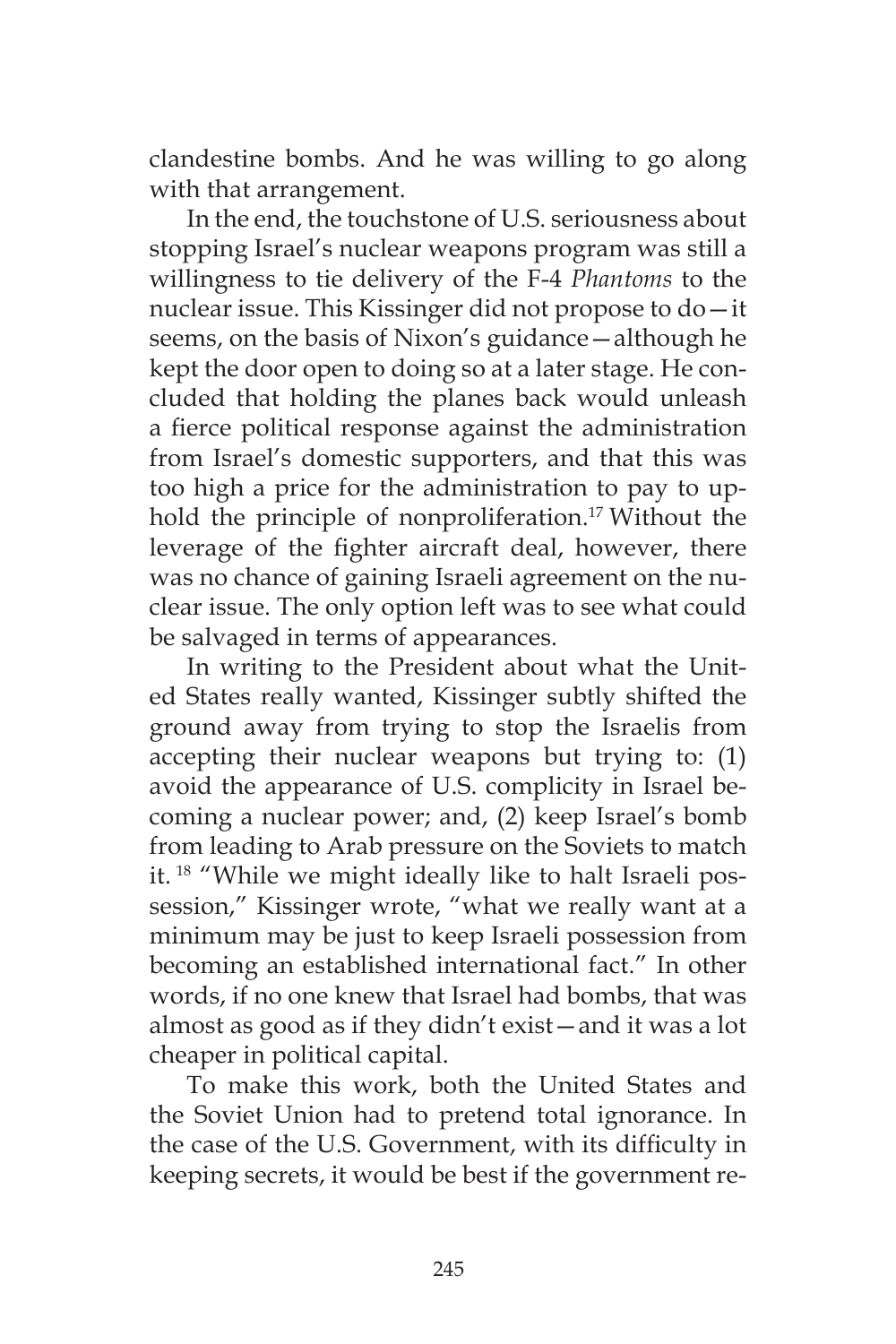ally was ignorant of the truth and so should stop asking questions. The Israelis had to go along with this by keeping their bomb under wraps, but of course, they were going to do so anyway. In short, after all the high-level White House analyses of what to do about Israeli nuclear weapons, the recommended option was for the U.S. Government to stick its head in the sand.

Kissinger and the top U.S. diplomats still pursued Israeli adherence to the NPT, just as had their predecessors in the Johnson administration, and continued fencing with Rabin over the meaning of "introduce" in the Israeli nuclear mantra—again, without result. The fact was that by August, the first of the F-4s were already getting delivered to the Israelis. They didn't have to give in on anything.

### **NIXON DECIDES**

Since we have Kissinger's memoranda and his formal recommendations, it is tempting to see in them the intellectual lineage of the President's decision. There is, however, a tendency to exaggerate the importance of the written bureaucratic record—and the work of advisors altogether. High-level decisions often move on other tracks. In the end, it appears that Nixon did in his private meeting with Mrs. Meir on the nuclear issue—the meeting on that day covered other important topics—what he would have done anyway, quite apart from any advice he got. He gave the Israelis a pass on their nuclear weapons program primarily because he wanted them on his side in what he saw as his worldwide struggle with the Soviets. He did not care about the NPT and ignored Kissinger's (seemingly genuine) recommendation to pursue an Israeli signature.19 Nixon seems to have decided the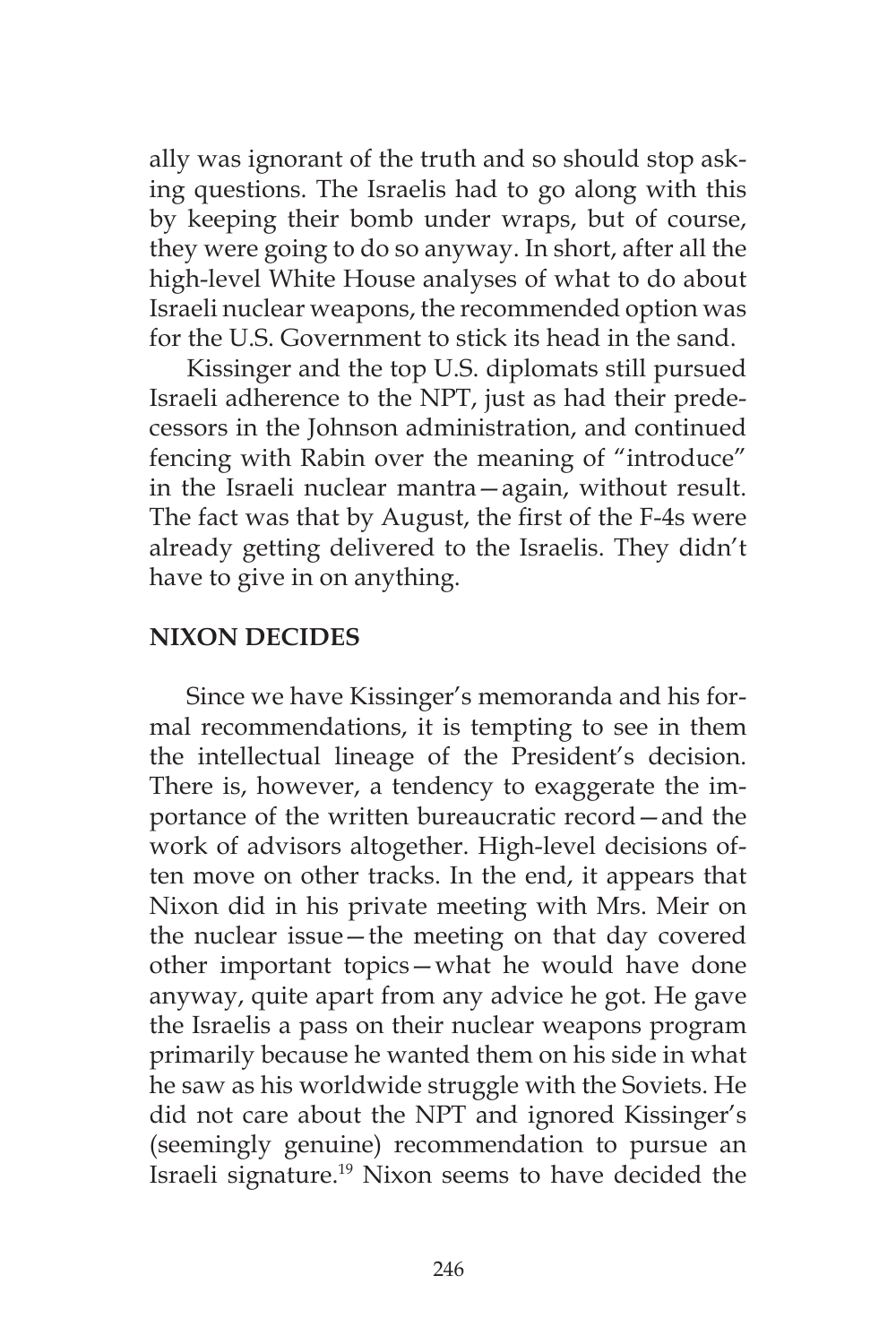United States would not pursue the question of Israeli nuclear weapons, would not press Israel to join the NPT, and would end the by-then farcical U.S. "visits" to Dimona.<sup>20</sup>

It would also have been natural for Nixon to want to keep the entire arrangement secret, for one thing, to avoid charges of complicity in Israel's nuclear program. Similarly, Meir agreed to keep, or acquiesced in keeping, the existence of her weapons secret, which she had every incentive to do, anyhow.<sup>21</sup>

Nixon had already set his course in favor of providing Israel with advanced weapons during the 1968 presidential campaign. He said:

The United States has a firm and unwavering commitment to the national existence of Israel . . . as long as the threat of Arab attack remains direct and imminent ... the balance must be tipped in Israel's favor.<sup>22</sup>

In speaking to a Jewish group, Nixon explicitly promised that, if elected, he would send the 50 *Phantoms*, and he told Rabin the same in a private meeting.23

A March 1970 memorandum written by the President to Kissinger provides further insight into Nixon's thinking underlying the 1969 Nixon-Meir deal.<sup>24</sup> Nixon wrote the memorandum after his decision in early March 1970 to delay delivery of a later batch of F-4 *Phantoms* provoked a storm of protest from Israel's U.S. supporters.<sup>25</sup> He had held up the planes because, with an eye on possible Soviet reaction, he did not want to tip the military balance in the Middle East too far in favor of Israel. His willingness to hold up delivery of the F-4s is interesting in itself. This is the same act that Kissinger earlier judged as too risky politi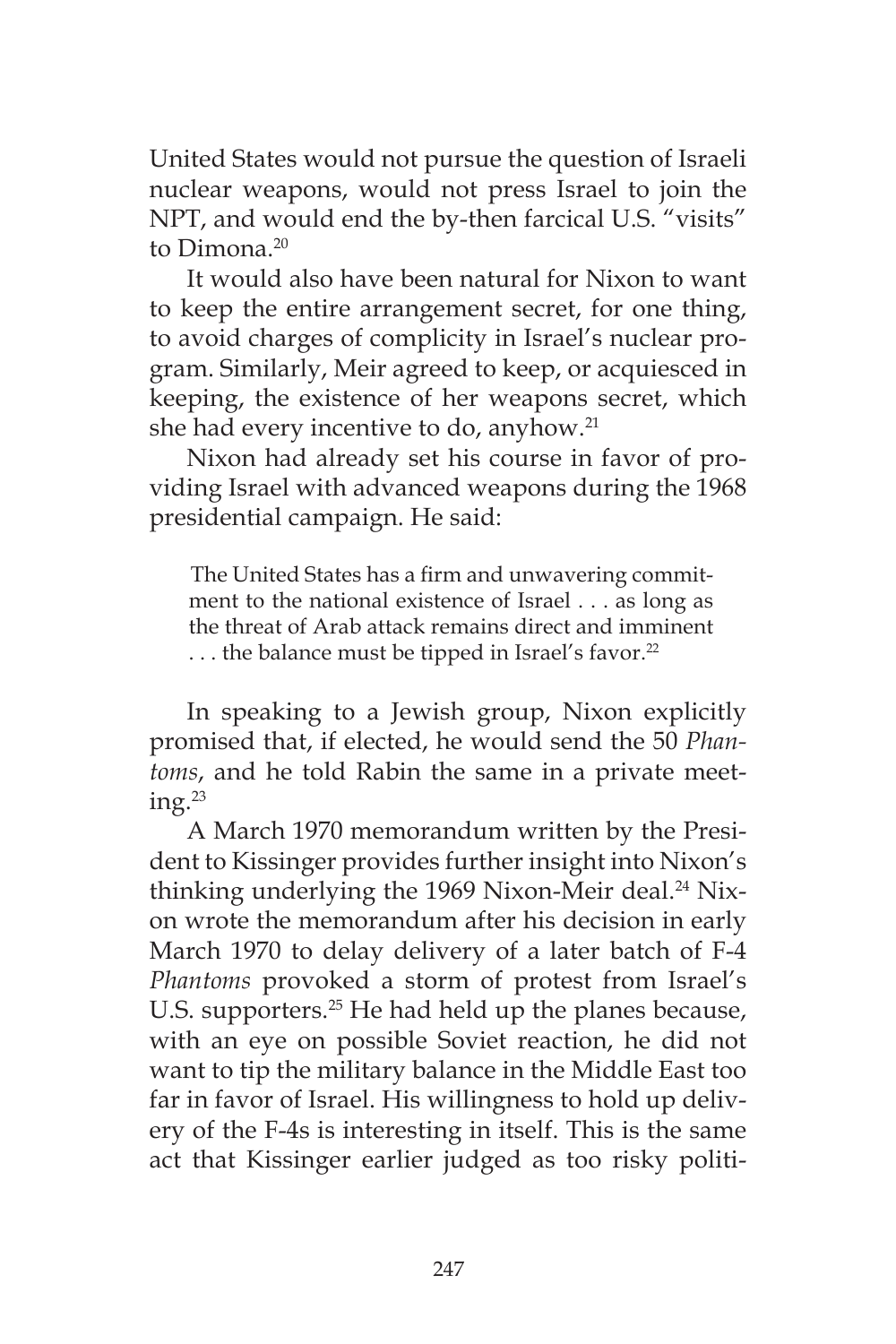cally for reasons related to nuclear proliferation or the NPT. But Nixon was prepared to make it for reasons he thought important enough.<sup>26</sup>

In the March 1970 memorandum, Nixon told Kissinger that, in further talks with Meir and Rabin, Kissinger needed to "lay it on the line." Nixon said the key to his own pro-Israel stance was opposition to Soviet expansion. He was counting on Israel to stand with the United States. The Israelis had to understand that their "only reliable friends are the hawks in this country," not the liberals. RN (as Nixon referred to himself) "does not want to see Israel go down the drain and makes an absolute commitment that he will see to it that Israel always has 'an edge'." Nixon pointed out that he did not get many Jewish votes in New York, Pennsylvania, California, or Illinois—the implication of which was pretty clear.<sup>27</sup> At the same time, he said, his "silent majority" voters would expect Israel to oppose Soviet expansion everywhere. He also stated:

will not stand for a double standard . . . it is a question of all or none. This is cold turkey and it is time that our friends in Israel understood this. . . . *Unless they understand it and act as if they understood it beginning now they are down the tubes*.

Nixon was irked that U.S. Jews were hawks when it came to Israel but doves on Vietnam, and he obviously wanted the Israelis to help straighten out his domestic political opponents. But what mattered to Nixon most was that Israel stand fast with him against Soviet expansion. That is what the 1969 Nixon-Meir deal was mainly about.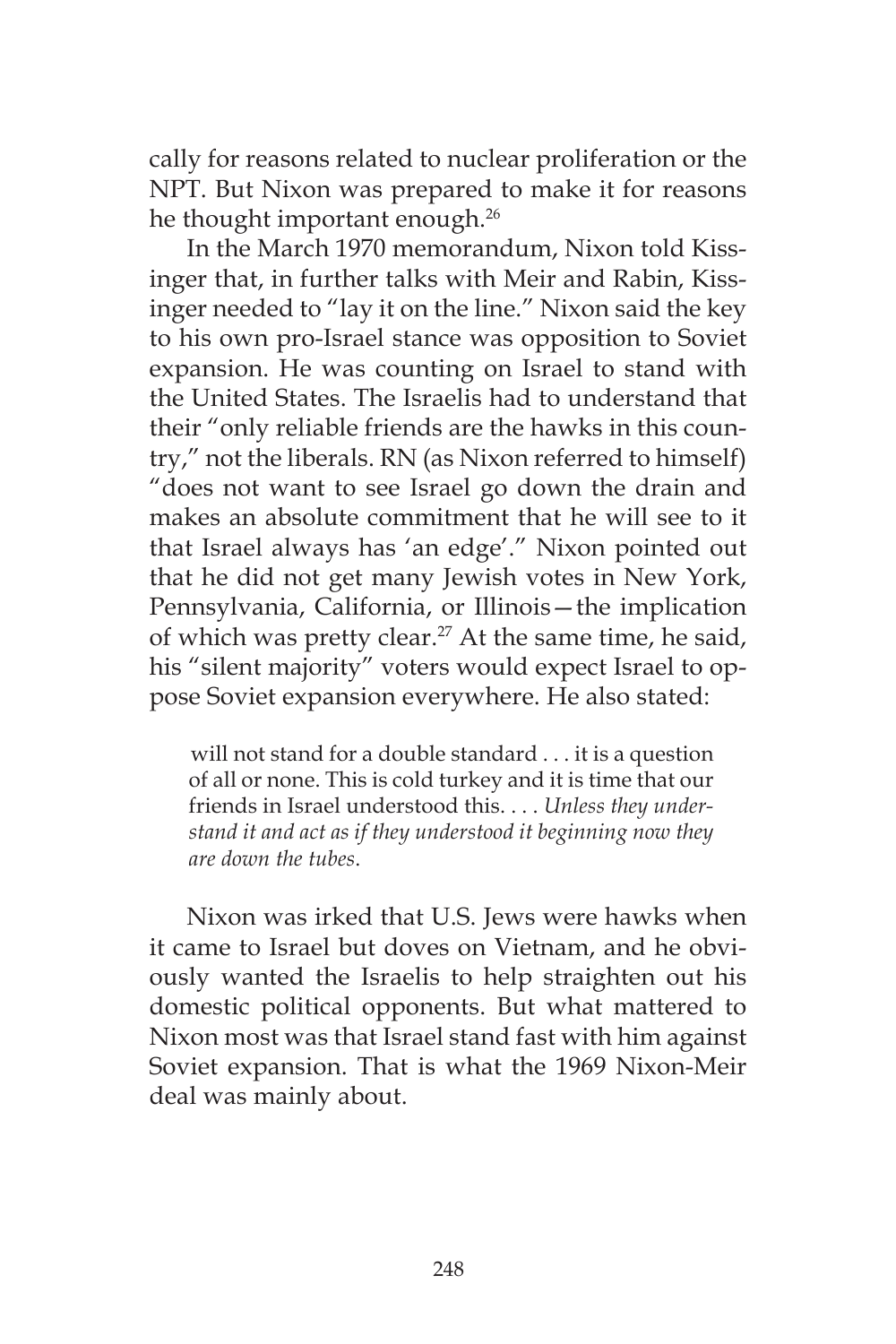# **WHAT U.S. OBLIGATIONS REMAIN FROM THE DEAL?**

That 1969 deal still casts a shadow over U.S.-Israeli relations. There are reports that in 2009, President Obama provided Prime Minister Netanyahu with a letter that was said to "reaffirm" the 1969 agreement in writing.28 In light of this, it is worthwhile to reconsider the assumptions of the original 1969 deal and to ask to what extent they are still valid today.<sup>29</sup>

In their dealings with both the Johnson and Nixon administrations, the Israelis accepted that not being "the first to introduce nuclear weapons into the Middle East" meant keeping their weapon's existence secret and not performing nuclear tests. By Kissinger's account, Nixon emphasized these conditions to Meir as the "primary concern."30 Despite this, the Israelis conducted a nuclear test in 1979 in the oceans below South Africa.<sup>31</sup> More importantly, everyone now knows about the existence of Israel's nuclear weapons. There is no longer even any ambiguity.

There were a number of reasons the United States worried in the past about public knowledge of Israel's nuclear weapons: One was that the Soviets might then have had to help the Arab countries in some way that increased the risk of a U.S. confrontation with the Soviets. But now the Soviets are gone. Another reason was the fear that public knowledge of the Israeli nuclear weapons program would undermine the NPT, especially in the Middle East, by forcing Arab governments to respond with nuclear programs of their own. Well, now everyone outside Israel already knows and talks freely about Israeli nuclear weapons. Still another reason was the concern that knowledge about the Israeli weapons might expose the United States to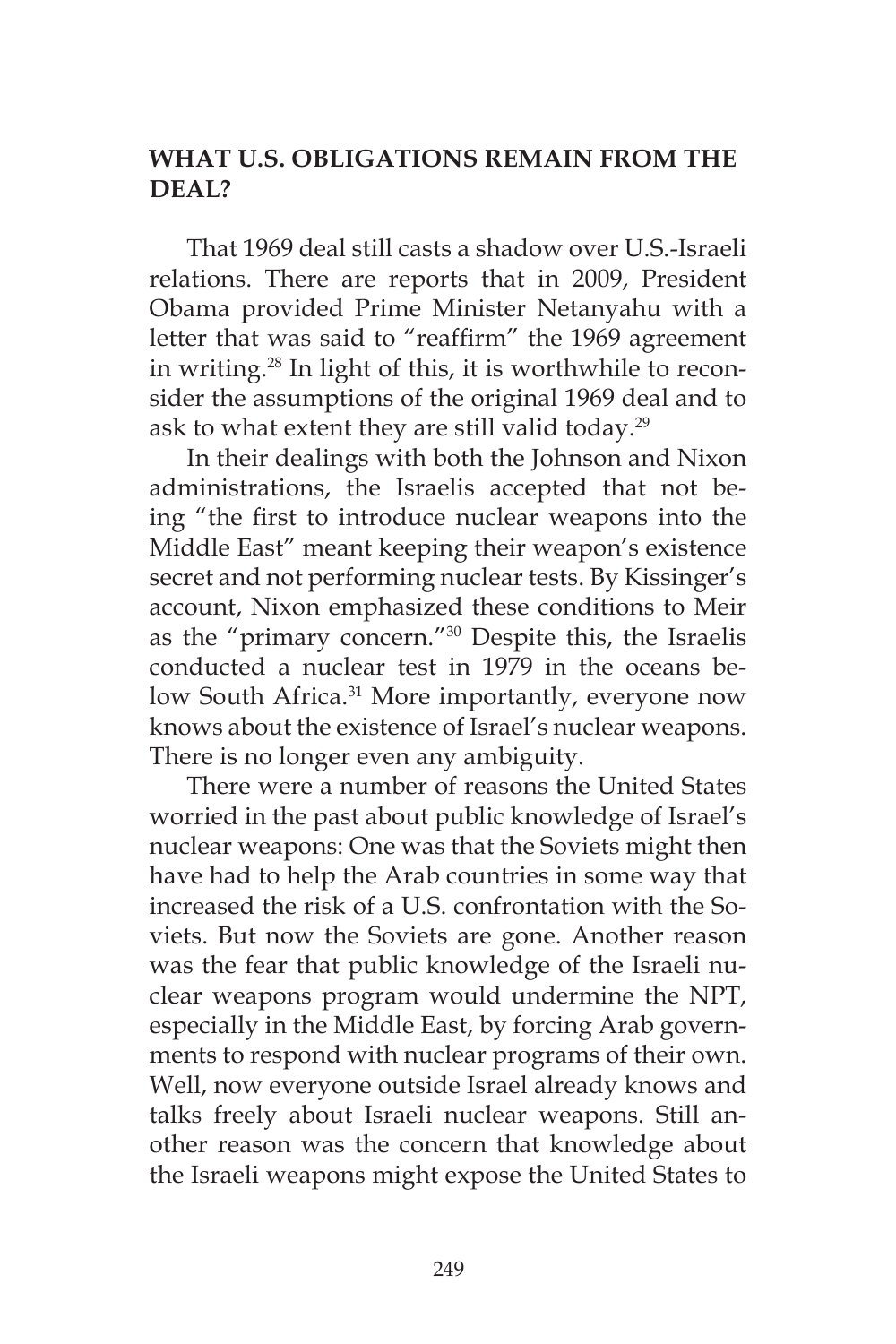charges of complicity in the Israeli nuclear program. But it is precisely the current policy of pretended ignorance about Israel's weapons that makes the United States look foolish, hypocritical, and complicit to boot.

In the end, it is up to the Israelis to decide how they want to deal with *their* half of the 1969 deal—whether to stick with "opacity." But it is up to the United States to decide how to deal with *our* half—whether to continue the U.S. Government's taboo on discussing Israel's nuclear weapons. Whatever reasons there may be to continue to do so, they do not include obligations flowing from the 1969 Nixon-Meir deal.

#### **ENDNOTES - CHAPTER 8**

1. As early as 1960, President Dwight Eisenhower met with his top Cabinet officials and military leaders to discuss the problems raised by information that the Israelis, in Secretary of State Christian Herter's words, were "operating a plutonium production plant." Defense Secretary Thomas Gates said, "Our information is that the plant is not for peaceful uses." The President made clear that the issue went beyond the Middle East. He said, "We are now faced with the question of what to do as further countries become atomic producers." He told the group the United States needed to tell the Israelis that we wanted the International Atomic Energy Agency (IAEA) to inspect the plant "as a matter of course." See General A. J. Goodpastor's January 12, 1961, Memorandum regarding a December 9, 1960, conference with the President.

2. Consider, for example, the Obama administration's hostile reaction to the proposal, coming out of the 2010 NPT Review Conference, for a 2012 meeting to discuss a nuclear-free Middle East, a goal the United States claims to support. Although the U.S. delegation had voted for the entire document—presumably to avoid an embarrassing conference failure—the Obama White House immediately thereafter attacked the language of the meeting proposal.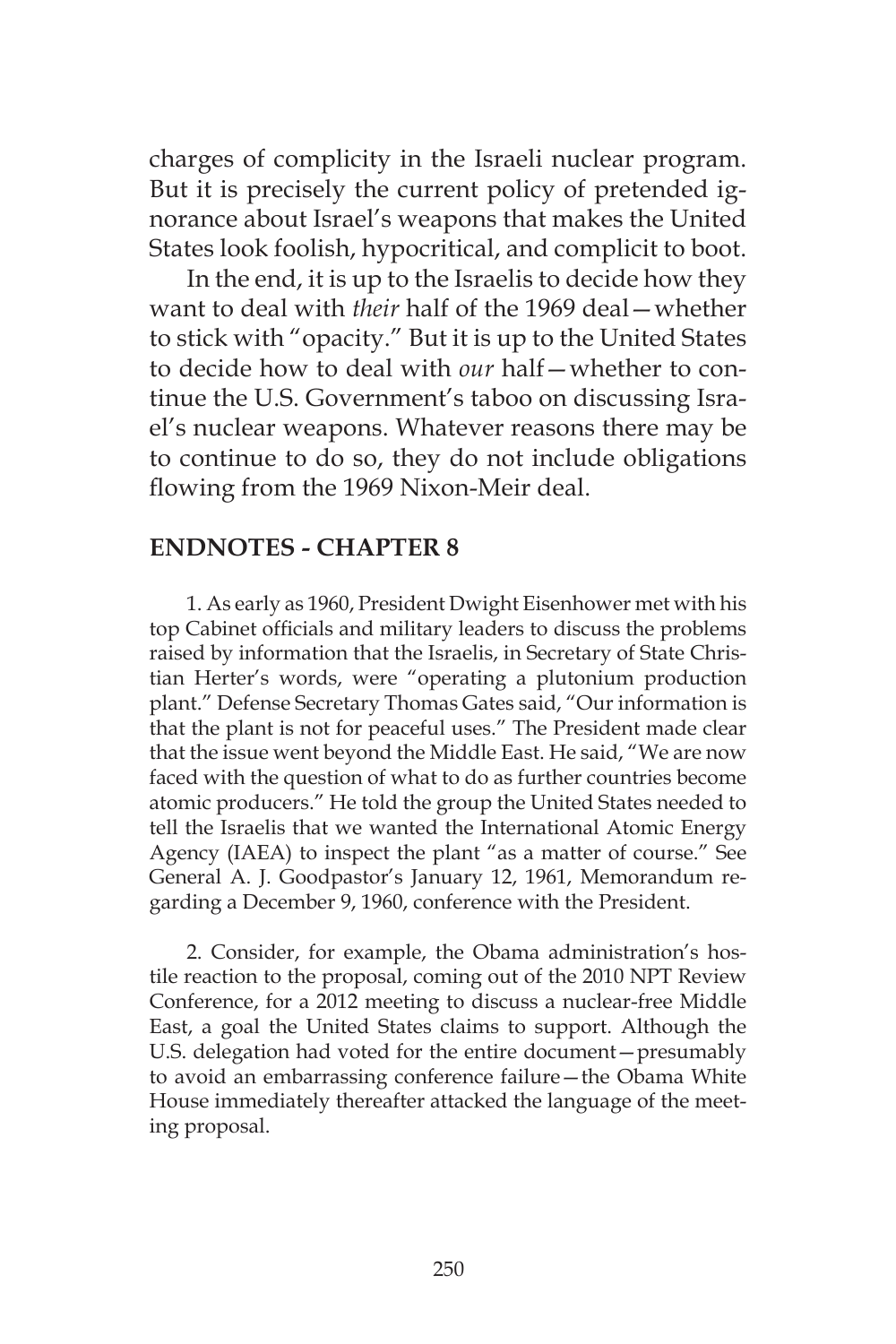3. Helen Thomas, at the President's first televised news conference, February 9, 2009.

4. Israel was not the only country whose nuclear weapons program was eased by *ad hoc* considerations that overwhelmed U.S. support for the Nonproliferation Treaty (NPT). This also happened in U.S. interactions with India and Pakistan over their nuclear programs, and, at one point, even with North Korea. In fact, U.S. policy toward India's nuclear program is surely a close second to that toward Israel's nuclear program in its glaring inconsistencies with stated nonproliferation policy. Israel was, however, the first country to face down U.S. nonproliferation policy—immediately after the signing of the Treaty—which created a precedent for U.S. acquiescence in NPT holdouts that was later exploited by other countries.

5. Avner Cohen, *The Worst Kept Secret: Israel's Bargain with the Bomb*, New York: Columbia University Press, 2010. See also the article by William Burr and Avner Cohen in the May 2006 issue of *Bulletin of the Atomic Scientists*: "As long as Israel kept the bomb in the basement—which meant keeping the program under full secrecy, making no test, declaration, or any other visible act of displaying capability or otherwise transforming its status—the United States could live with Israel's 'non-introduction' pledge. . . ."

6. Nixon's memoirs contain no index entry for the NPT and apparently no reference to the Treaty in the book. See Richard Nixon, *RN: The Memoirs of Richard Nixon*, New York, Grosset & Dunlop, 1978. Kissinger's memoirs make two glancing references, one to the 1968 signing by Johnson, and the second to German concerns about discriminatory treatment under the Treaty. See Henry Kissinger, *White House Years*, Boston, MA: Little, Brown and Co., 1979.

7. After deciding to back the Treaty, Nixon instructed U.S. diplomats not to push it too hard, and especially not to lean on the Germans. See also Robert Dallek, *Nixon and Kissinger: Partners in Power*, New York: HarperCollins 2007, p. 136: "In [early] 1969, Nixon . . . urged the Senate to approve a nuclear nonproliferation treaty (NPT) signed by Johnson. Nixon's commitment to an NPT carried no political or economic costs. His internal directive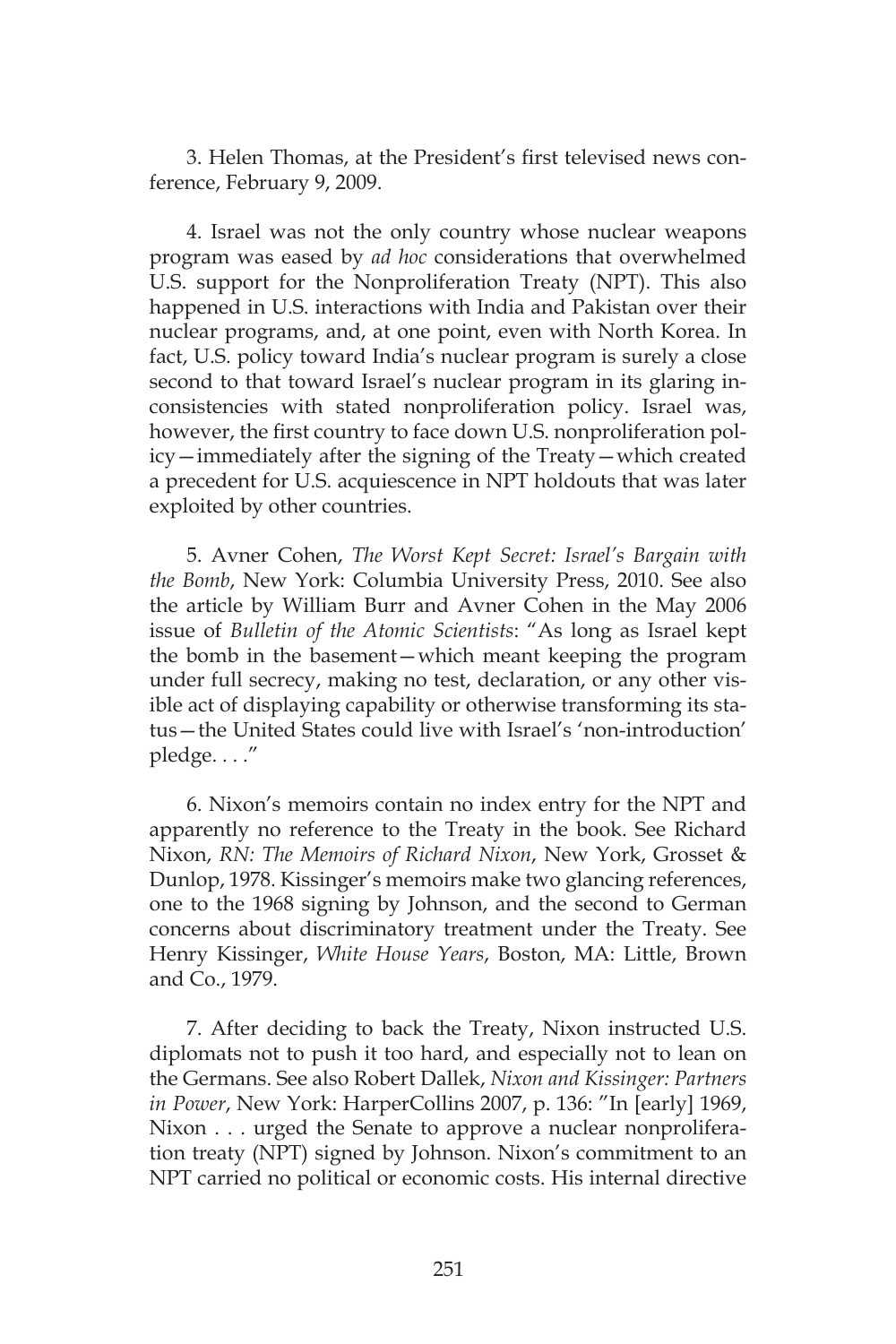supporting ratification emphasized that adherence to the treaty neither created new commitments abroad nor broadened existing ones. Nor would the treaty cause any international difficulties for the United States, since Nixon had no intention to pressure other countries to follow America's lead."

8. An indication of this comes through in a 1966 cable from Secretary of State Dean Rusk to the U.S. Ambassador in Israel. Rusk described his conversation with the Israeli Ambassador, who repeated what was by then the formulaic "[Israel] would not be first to introduce nuclear weapons in the Near East." Rusk told him, "Nothing would be more disastrous" for Israel than to get nuclear weapons, and he urged the Israelis to accept international inspection. Rusk noted, "If Israel is holding open the nuclear option, it should forget U.S. support. We would not be with you. . . ." Telegram from the Department of State to the Embassy in Israel, Washington, DC, July 28, 1966.

9. A formulation usually attributed to Shimon Peres, who improvised it in response to an unexpected question from President John Kennedy.

10. Memorandum of conversation, "Negotiations with Israel—F-4 and Advanced Weapons, November 12, 1968," approved by Paul Warnke.

11. In his memoirs, Rabin comments on getting involved in U.S. campaign politics:

Sensitive souls may find the notion of setting a Democratic president against his Republican successor distasteful. If so, they will only be demonstrating their ignorance of the ways and means of American politics. It is not enough to say that in pursuing his country's welfare an ambassador to Washington is entitled to take advantage of the ongoing rivalry between the two parties. The fact is that for his efforts to bear fruit, he is obliged to do so; and any ambassador who is either unwilling or unable to maneuver through America's political landscape to advance his country's interests would do well to return home.

Yitzhak Rabin, *The Rabin Memoirs*, Berkeley: University of California Press, 1979, p. 142.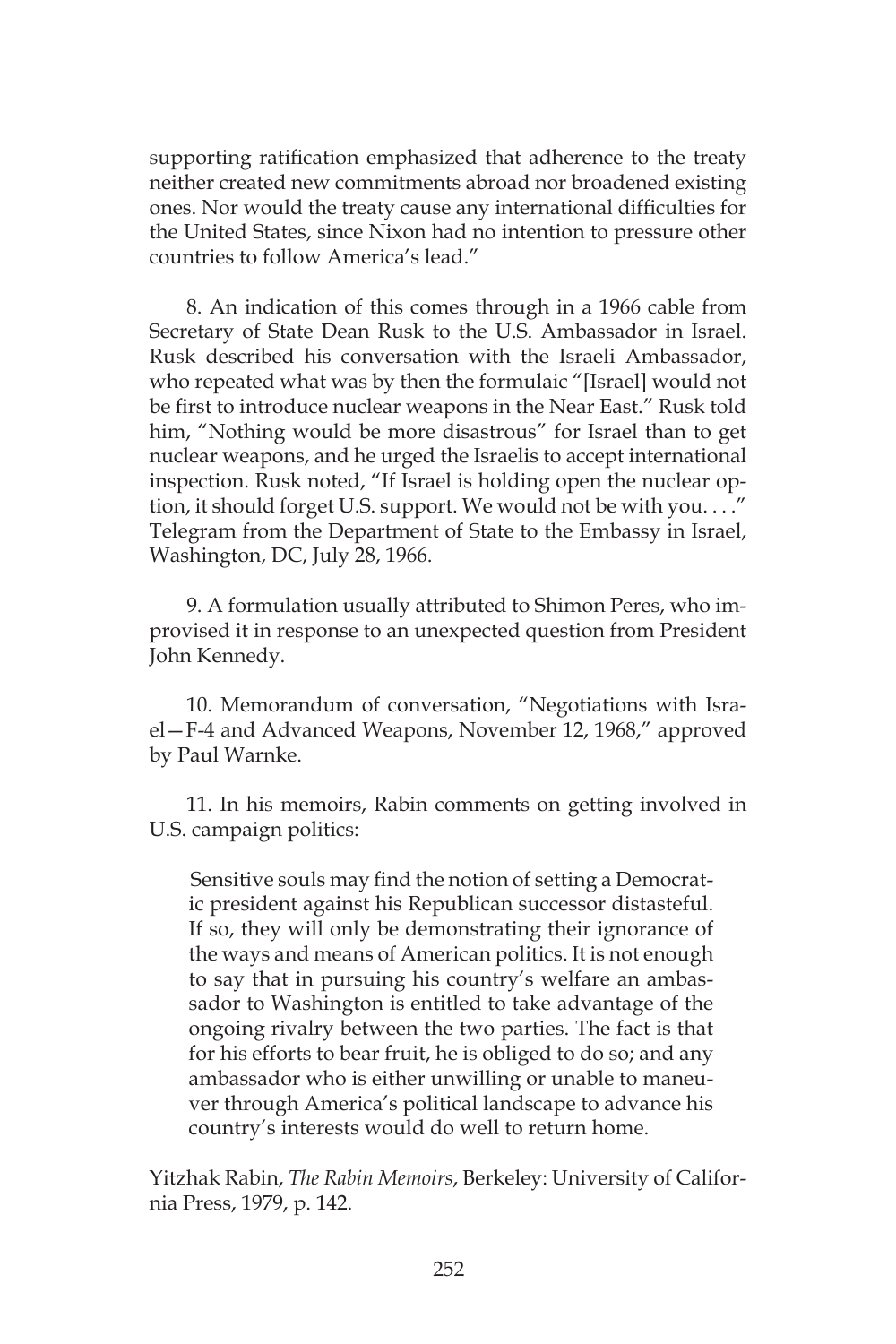12. It is hard to know what Johnson really thought about Israel getting the Bomb. He seemed to genuinely care about the NPT and getting Israel to sign it. But there seems to have been another side, too, as indicated by a story Arnold Kramish told. In 1967, Kramish had somehow gotten an invitation to visit Dimona. Before leaving, he called U.S. Ambassador Walworth Barbour in Tel-Aviv. "Oh, no," Barbour shouted. "If you learn anything about Dimona, I'd have to tell the President, and then he would have to do something, and he doesn't want to." T. C. Reed and Danny Stillman, *The Nuclear Express: a Political Examination of the Bomb and its Proliferation*, Minneapolis, MN: Zenith Press, 2009, p. 119.

13. Letter, Paul Warnke to Yitzhak Rabin, November 27, 1968. This arguably still conformed to Johnson's instructions, in the sense that the Israelis were not asked to agree beforehand with the U.S. interpretation.

14. The arrangement was first worked out during the Kennedy administration, but it soon deteriorated. Here is an account provided by former Ambassador Barbour:

. . . We had considerable difficulty making arrangements for periodic visits which was a window-dressing exercise. The Israelis tried to be as forthcoming, or to appear as forthcoming as possible, at the same time without revealing anything to us. This wining them and dining them and taking them down there with, under great secrecy, sometimes even meeting them at the airport when they arrived, and taking them off the plane, and over around the back, and then clearing them through customs with Russian names and so forth [Laughs], it was all a very unrealistic exercise which went on for many, many years and then finally just petered out when even the United States realized it wasn't getting anywhere. And it became ridiculous.

See May 22, 1981, interview, Kennedy Library Oral History Project. One is left with the impression that the State Department, which coordinated the "visits" (specifically, not inspections), was not especially keen on having the experts learn anything. They apparently did not receive intelligence briefings.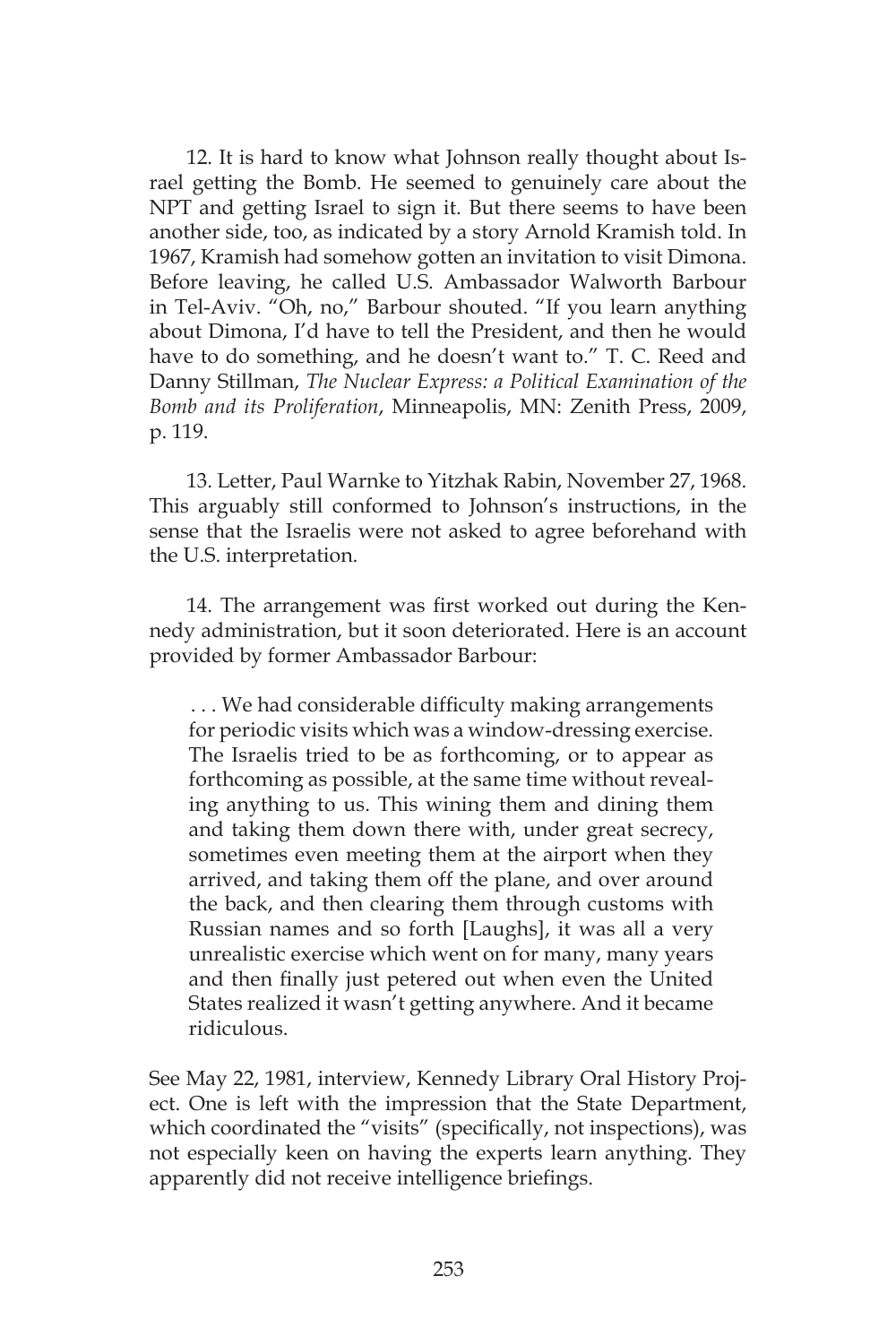15. This refers to the suspicion that Israel stole highly enriched uranium from the Nuclear Materials and Equipment Corporation (NUMEC) fuel plant in Apollo, PA, whose owners had close Israeli ties. A 1965 inventory found that a loss of about 100 kilograms (kg) could not be explained after accounting for all possible industrial loss pathways. By the time of Kissinger's memorandum, a further loss of 150 kg remained unaccounted for. The CIA had by then concluded that the material ended up in Israel's bomb program. In the early part of the Nixon administration, all the top national security officials, including Kissinger and the President himself, were involved in one way or another in the NUMEC case. See: Victor Gilinsky and Roger Mattson, "Revisiting the NUMEC Affair," *Bulletin of the Atomic Scientists*, March-April 2010, p. 61.

16. National Security Study Memorandum No. 40, "Israeli Nuclear Weapons Program—Issues and Courses of Action," Rodger P. Davies State/NEA to Dr. Kissinger, undated but evidently mid-1969, formerly Top Secret ("sanitized").

17. Dallek, *Nixon and Kissinger*, p. 176: "The White House considered tying arms shipments to Israeli promises not to go nuclear, but concerns about domestic political opposition deterred it from making the connection." Kissinger barely mentioned the concern about opposition from domestic Jewish groups, even though that was obviously a major factor. This omission is not surprising, since Nixon had earlier instructed his national security staff not to mention domestic political considerations, so as to maintain an illusory separation. See Richard Reeves, *President Nixon Alone in the White House*, New York: Simon & Shuster, 2001, p. 42, describes a February 22, 1969, Nixon memo to Rogers and Kissinger regarding Middle East papers from State and the National Security Council (NSC): "In the future, I want no references to domestic political considerations to be included in any papers. . . ." It is a reminder to be cautious in relying on the written record. One is dealing with people who operate on several levels, and who use their writings for multiple purposes.

18. "(1) Israel's secret possession of nuclear weapons would increase the potential danger in the Middle East, and *we do not desire complicity* in it. (2) In this case, *public knowledge is almost as dangerous as possession itself*. This is what might spark a Soviet nuclear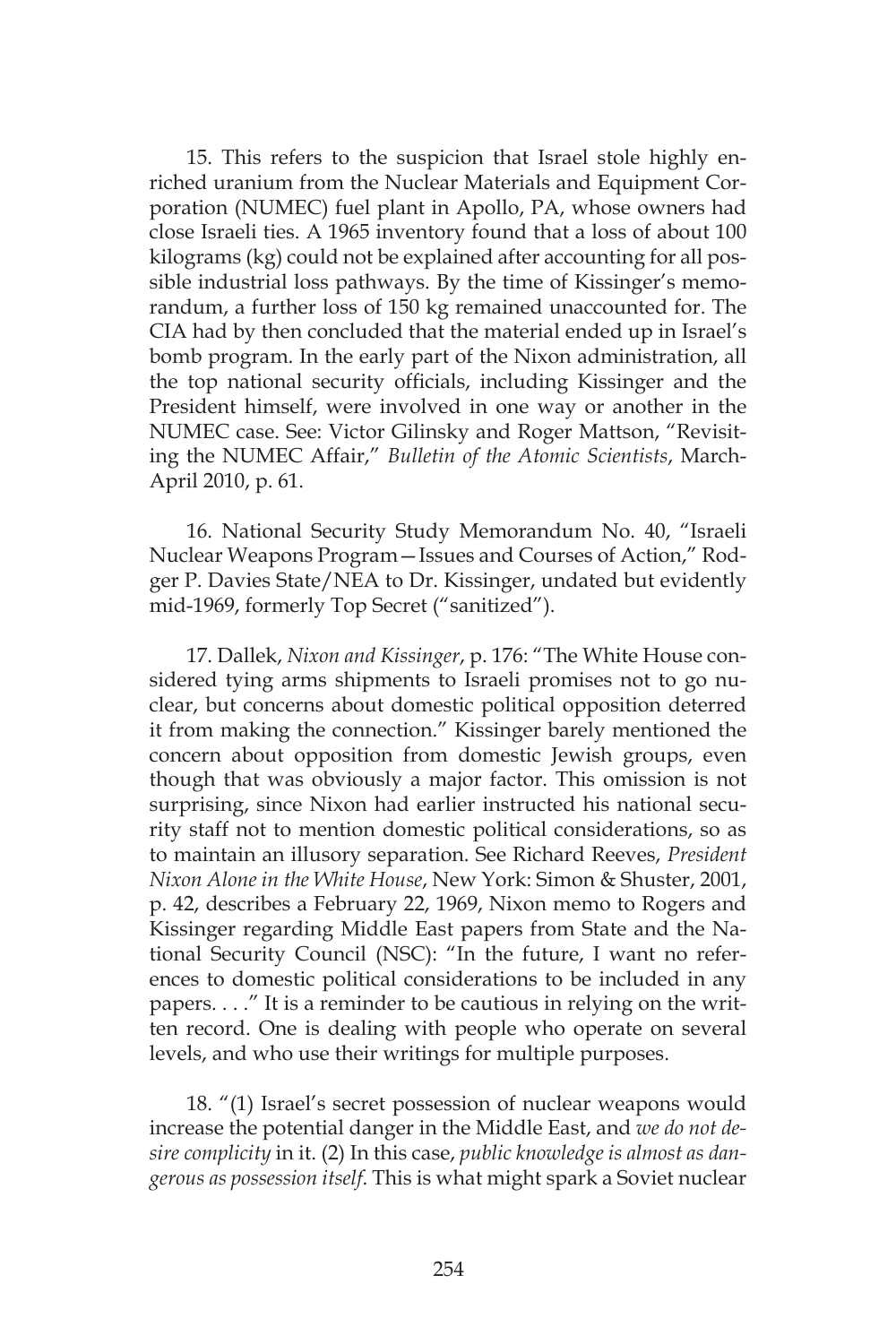guarantee for the Arabs, tighten the Soviet hold on the Arabs, and increase the danger of our involvement. *Indeed, the Soviets might have an incentive not to know*." Henry Kissinger, Memorandum for the President, "Israeli Nuclear Program." The copy in the Nixon Library is undated, but it refers to a Tab A dated July 19, 1969. Emphasis added.

19. Kissinger did not attend Nixon's private meeting with Meir and, hard as it is to believe, he seems not to have immediately taken in the change in policy. In an October 8, 1969, memorandum to the President, he reports on, among other things, Rabin's answer regarding the prospects for Israeli NPT adherence, that the next Israeli government will decide after the upcoming elections. Kissinger commented: "This formulation strikes me as unacceptably weak. It seems to me that signature of the NPT with its loopholes and escape clause would not jeopardize Israel's potential nuclear capability or diminish Arab recognition of its conventional military superiority." He recommended that Nixon press Meir to make a "vigorous personal effort" to gain Cabinet support for an Israeli signature and ratification. This was 2 weeks after the Nixon-Meir private meeting. Perhaps the meeting left the NPT issue up in the air, with Nixon leaving it to Meir to decide.

20. The last "visit" took place in July 1969. The Israelis rushed the U.S. team, as usual. Meir refused a later U.S. request from U.S. Ambassador Barbour for an extra daylong visit. As much as the Israelis controlled the visits, they involved a lot of preparation, and there was always the chance of a slipup that revealed too much. In reality, the Israelis did not have much to worry about the Americans apparently never sent anyone who knew Hebrew, and were used to getting the runaround.

21. Kissinger seems to allude to this in his memoirs: "It would be too much to claim that Mrs. Meir agreed; more accurate to say she acquiesced in a formulation whose meaning *only the future would reveal*." Kissinger, *White House Years*, p. 371, emphasis added. Nixon does not mention the September 1969 meeting in his memoirs. Meir was obviously the cleverest of the lot. Of course, it is possible that she may have been reluctant to agree not to test warheads.

22. Statement by Richard Nixon, *The New York Times*, September 9, 1968.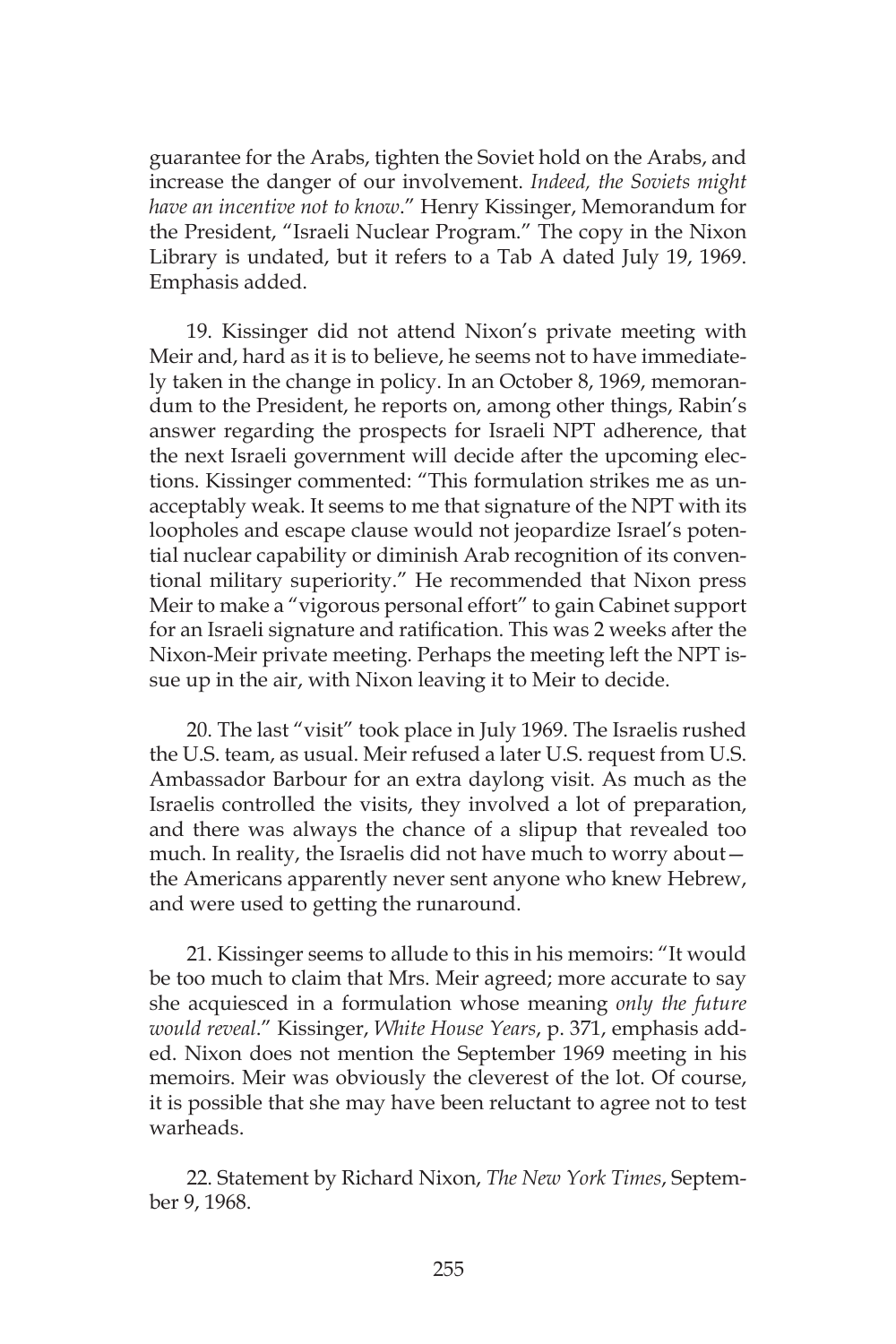23. Rabin, *The Rabin Memoirs*, pp. 131, 133.

24. Memorandum for Henry Kissinger from the President, March 17, 1970. In his memoirs, Nixon quotes at length from this memorandum, so it seems to reflect his considered views.

25. Nixon quotes at length from it in his memoirs and describes the background as follows:

At the beginning of March I decided to postpone our delivery of Phantom jets to Israel. I had heard that the Soviets had come under renewed pressures from their Arab clients to surpass the new American deliveries to Israel, and I hoped that since Israel was already in a strong military position, I could slow down the arms race without tipping the fragile military balance in the region. I also believed that American influence in the Middle East increasingly depended on our renewing diplomatic relationships with Egypt and Syria, and this decision would help promote that goal. . . . One of the main problems I faced in this regard was the unyielding and shortsighted pro-Israeli attitude in large and influential segments of the American Jewish community, Congress, the media, and in intellectual and cultural circles. . . . There was a wave of criticism in the media and in Congress when my decision to postpone the Phantom deliveries was announced...I was annoyed that a number of the senators who were urging that we send more military aid to save Israel were opposing our efforts to save South Vietnam from Communist domination. I dictated a memorandum to Kissinger describing my feelings. . . .

26. Ultimately, of course, the Israelis got the planes. Another angle on the plane delivery decision is presented in a recent biography of John Mitchell, Nixon's Attorney General:

Max Fisher, the late Jewish industrialist, philanthropist, and pro-Israel lobbyist, remembered pleading with Kissinger in 1970 to speed up American delivery of a few dozen *Phantom* fighter jets for which Israel had paid, but, owing to pressure from Arab states, never received.